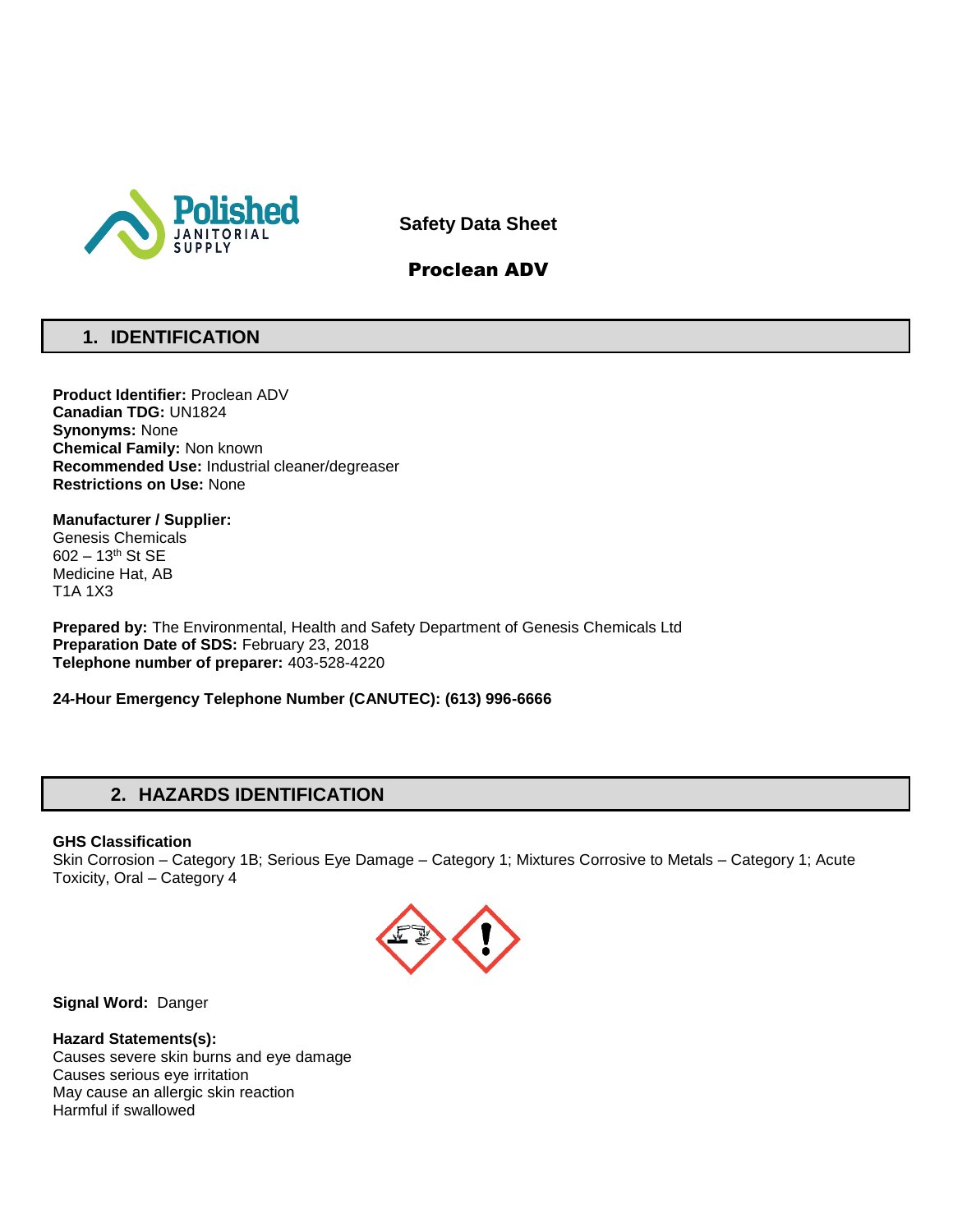### **Precautionary Statement(s):**

General: Keep out of reach of children. Read label before use.

#### Prevention:

Do not breathe dust, fumes, gas, mist, vapours or spray. Wash hands, face and any exposed skin thoroughly after handling. Wear protective gloves/ protective clothing/ eye protection/ face protection. Wear eye protection and face protection. Wash contaminated clothing before reuse. Do not eat drink or smoke when using this product.

#### Response:

IF SWALLOWED: Rinse mouth. Do NOT induce vomiting. Immediately call a POISON CENTER or doctor/physician. IF ON SKIN (or hair): Rinse skin with water/shower. Remove/Take off immediately all contaminated clothing. If skin irritation or rash occurs: Get medical advice/attention.

Wash contaminated clothing before reuse.

IF INHALED: Call a poison center or doctor/physician if you feel unwell.

Remove victim to fresh air and keep at rest in a position comfortable for breathing.

IF IN EYES: Rinse cautiously with water for several minutes. Remove contact lenses, if present and easy to do so. Continue rinsing. If eye irritation persists: Get medical advice/attention.

Storage: Store in a closed container.

Disposal:

Dispose of contents and container in accordance with local, regional, national and international regulations.

### **Other Hazards:**

None known.

# **3. COMPOSITION/INFORMATION ON INGREDIENTS**

#### **Hazardous Components**

| <b>Chemical Name</b>            | <b>CAS No.</b> | <b>Concentration %</b> |
|---------------------------------|----------------|------------------------|
| Ethylenediaminetetraacetic acid | 60-00-4        | $1 - 10$               |
| Sodium Silicate                 | 6834-92-0      | $1 - 10$               |
| Amines, C12-18-alkyldimethyl    | 68391-04-8     | $1 - 10$               |
| Ethylene Glycol Monobutyl Ether | $111 - 76 - 2$ | $1 - 10$               |
| Sodium Hydroxide                | 1310-73-2      | $1 - 10$               |
| Caprylyl/Capryl Glucoside       | 68515-73-1     | $1 - 10$               |

#### **Notes**

\*\*If Chemical Name/CAS No is "proprietary" and/or Weight-% is listed as a range, the specific chemical identity and/or percentage of composition has been withheld as a trade secret.\*\*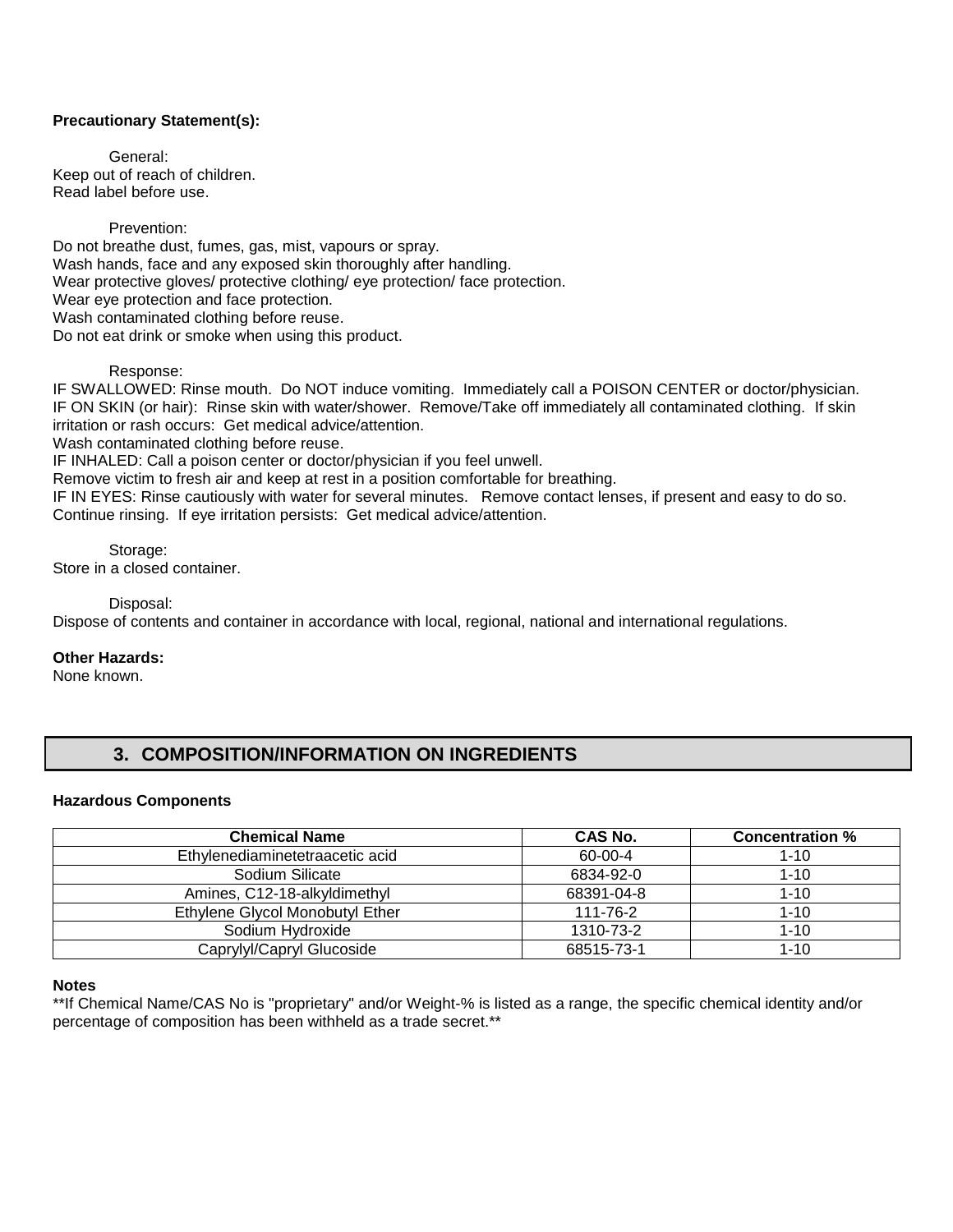## **4. FIRST AID MEASURES**

### **First-aid Measures**

#### **General**

Move out of dangerous area. Show this safety data sheet to the doctor in attendance. Do not leave the victim unattended.

### **Inhalation**

Move to fresh air. Keep at rest in a position comfortable for breathing. Call a Poison Centre or doctor if you feel unwell or are concerned.

### **Skin Contact**

Take off contaminated clothing, shoes and leather goods (e.g. watchbands, belts). Immediately rinse with lukewarm, gently flowing water for 15-20 minutes. If skin irritation or a rash occurs, get medical advice/attention. Thoroughly clean clothing, shoes and leather goods before reuse or dispose of safely.

### **Eye Contact**

Immediately rinse the contaminated eye(s) with lukewarm, gently flowing water for 15-20 minutes, while holding the eyelid(s) open. Take care not to rinse contaminated water into the unaffected eye or onto the face. Remove contact lenses, if present and easy to do. If eye irritation persists, get medical advice/attention.

### **Ingestion**

Immediately call a Poison Centre or doctor. Do not induce vomiting.

### **Most Important Symptoms and Effects, Acute and Delayed**

If inhaled: at high concentrations symptoms may include headache, nausea, dizziness, drowsiness and confusion. If on skin: may cause an allergic skin reaction in some people. Symptoms include redness, rash, itching and swelling. If in eyes: symptoms include sore, red eyes, and tearing.

If swallowed: may be drawn into the lungs if swallowed or vomited, causing severe lung damage. Symptoms may include coughing, shortness of breath, difficult breathing and tightness in the chest.

### **Immediate Medical Attention and Special Treatment**

**Special Instructions** 

Not applicable.

# **5. FIRE-FIGHTING MEASURES**

### **Extinguishing Media**

**Suitable Extinguishing Media** Carbon dioxide, dry chemical powder, appropriate or water spray. **Unsuitable Extinguishing Media**  High volume water jet.

### **Specific Hazards Arising from the Chemical**

Do not allow run-off from fire fighting to enter drains or water courses.

### **Special Protective Equipment and Precautions for Fire-fighters**

Evacuate area. Approach fire from upwind to avoid hazardous vapours or gases.

Stop leak before attempting to put out the fire. Product could form an explosive mixture and reignite. Keep containers cool to avoid bursting.

Before entry, especially into confined areas, use an appropriate monitor to check for: toxic gases or vapours, flammable or explosive atmosphere.

Dike and recover contaminated water for appropriate disposal.

Fire-fighters may enter the area if positive pressure SCBA and full Bunker Gear is worn. If there is potential for skin contact with concentrated cleaner: chemical protective clothing (e.g. chemical splash suit) and positive pressure SCBA may be necessary. See Skin Protection in Section 8 (Exposure Controls/Personal Protection) for advice on suitable chemical protective materials.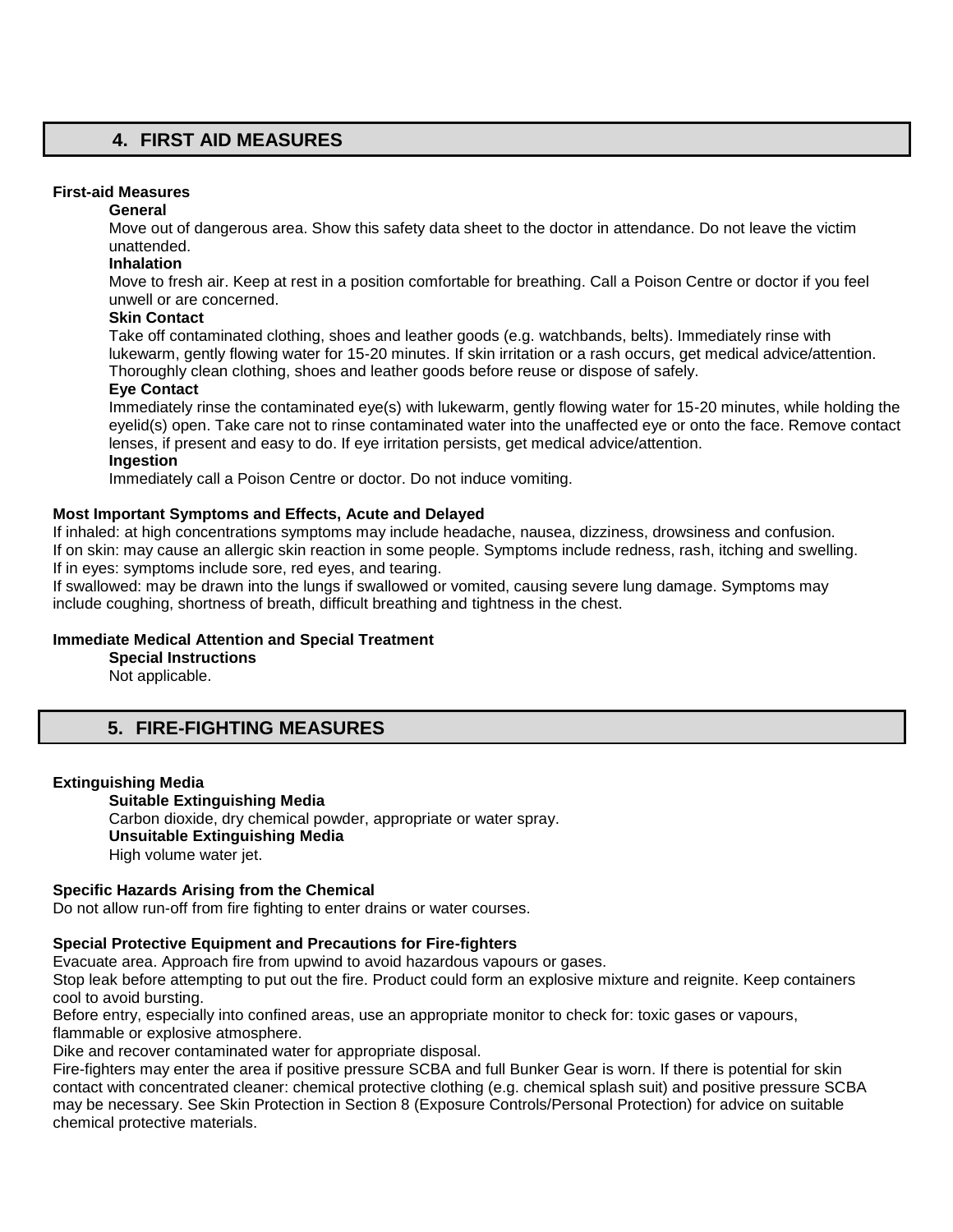# **6. ACCIDENTAL RELEASE MEASURES**

### **Personal Precautions, Protective Equipment, and Emergency Procedures**

Concentrated product: evacuate the area immediately. Isolate the hazard area. Keep out unnecessary and unprotected personnel. Eliminate all ignition sources. Use grounded, explosion-proof equipment. Distant ignition and flashback are possible.

Increase ventilation to area or move leaking container to a well-ventilated and secure area. Do not touch damaged containers or spilled product unless wearing appropriate protective equipment. Use the personal protective equipment recommended in Section 8 of this safety data sheet.

Review Section 7 (Handling) of this safety data sheet before proceeding with clean-up.

Before entry, especially into confined areas, check atmosphere with an appropriate monitor. Monitor area for flammable or explosive atmosphere.

Product (diluted as directed): use the personal protective equipment recommended in Section 8 of this safety data sheet. No other special precautions are necessary.

### **Environmental Precautions**

Concentrated product: do not allow into any sewer, on the ground or into any waterway. If the spill is inside a building, prevent product from entering drains, ventilation systems and confined areas.

### **Methods and Materials for Containment and Cleaning Up**

Concentrated product: small spills or leaks: contain and soak up spill with absorbent that does not react with spilled product. Do NOT use combustible materials such as sawdust. Place used absorbent into suitable, covered, labelled containers for disposal.

Concentrated product: large spills or leaks: cover the spill surface with the appropriate type of foam to reduce the release of vapour. Dike spilled product to prevent runoff. Remove or recover liquid using pumps or vacuum equipment. Dike and recover contaminated water for appropriate disposal. Store recovered product in suitable containers that are: tightly-covered.

Product (diluted as directed): no special clean-up methods are necessary.

### **Other Information**

Report spills to local health, safety and environmental authorities, as required.

### **7. HANDLING AND STORAGE**

#### **Precautions for Safe Handling**

When handling diluted product: no special handling precautions are necessary.

When handling concentrated product: only use where there is adequate ventilation. Avoid generating vapours or mists. Keep containers tightly closed when not in use or empty. Wear personal protective equipment to avoid direct contact with this chemical.

Do NOT smoke in work areas. Wash hands thoroughly after handling this material. Immediately remove contaminated clothing using the method that minimizes exposure. Keep contaminated clothing under water, in closed containers. Launder clothes before rewearing. Inform laundry personnel of product hazard(s). Do not take contaminated clothing home.

### **Conditions for Safe Storage**

Concentrated product: store in an area that is: temperature-controlled, well-ventilated, out of direct sunlight and separate from incompatible materials (see Section 10: Stability and Reactivity). Store in a closed container. Protect from conditions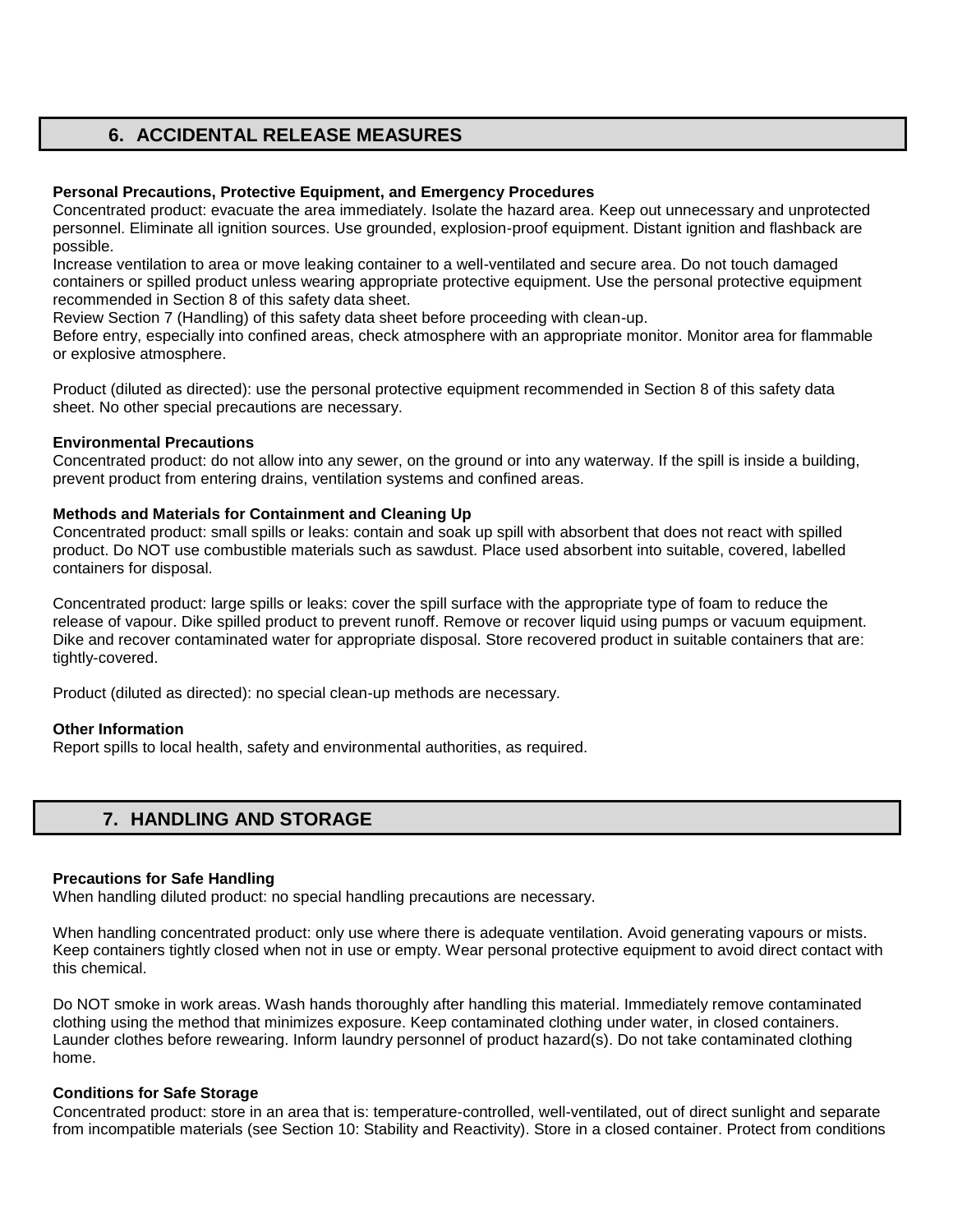listed in Conditions to Avoid in Section 10 (Stability and Reactivity). Keep amount in storage to a minimum. Comply with all applicable health and safety regulations, fire and building codes.

### **Materials to Avoid**

Oxidizing agents.

# **8. EXPOSURE CONTROLS/PERSONAL PROTECTION**

### **Control Parameters**

| <b>Ingredients</b>              | <b>ACGIH® TLV®</b>                         | <b>OSHA PEL</b>                          | <b>IDLH</b>   |
|---------------------------------|--------------------------------------------|------------------------------------------|---------------|
| Ethylenediaminetetraacetate     | Not available                              | Not available                            | Not available |
| Sodium Silicate                 | Not available                              | Not available                            | Not available |
| Amines, C12-18-alkyldimethyl    | Not available                              | Not available                            | Not available |
| Ethylene Glycol Monobutyl Ether | 20 ppm (98 mg/m <sup>3</sup> ) TLV-<br>TWA | 50 ppm $(240 \text{ mg/m}^3)$<br>PEL-TWA | 700 ppm       |
| Sodium Hydroxide                | 2 mg/m <sup>3</sup> Ceiling                | 2 mg/m <sup>3</sup> Ceiling              | 10 mg/m $3$   |
| Caprylyl/Capryl Glucoside       | Not available                              | Not available                            | Not available |

Consult local authorities for provincial or state exposure limits.

### **Appropriate Engineering Controls**

General ventilation is usually adequate. Provide eyewash and safety shower if contact or splash hazard exists. When handling large quantities of concentrated product: use a local exhaust ventilation and enclosure, if necessary, to control amount in the air. Use non-sparking ventilation systems, approved explosion-proof equipment and intrinsically safe electrical systems in areas where this product is used and stored.

### **Individual Protection Measures**

### **Eye/Face Protection**

Do not get in eyes. Wear chemical safety goggles.

### **Skin Protection**

Prevent all skin contact. Wear chemical protective clothing e.g. gloves, aprons, boots.

Suitable materials are: Barrier® (PE/PA/PE), Silver Shield/4H® (PE/EVAL/PE), Tychem® Responder, Tychem® TK.

The following materials should NOT be used: neoprene rubber, nitrile rubber, polyvinyl alcohol.

### **Respiratory Protection**

Not normally required if product is used as directed.

Concentrated product: wear a NIOSH approved air-purifying respirator with an organic vapour cartridge. For non-routine or emergency situations: wear a NIOSH approved air-purifying respirator with an organic vapour Cartridge, or, wear a NIOSH approved self-contained breathing apparatus (SCBA) or supplied air respirator. **Other Personal Protection Data:** Ensure that eyewash stations and safety showers are proximal to the workstation location.

# **9. CHEMICAL AND PHYSICAL PROPERTIES**

### **Basic Physical and Chemical Properties**

**Appearance Clear colorless liquid Odour** Mild **Odour Threshold** Not available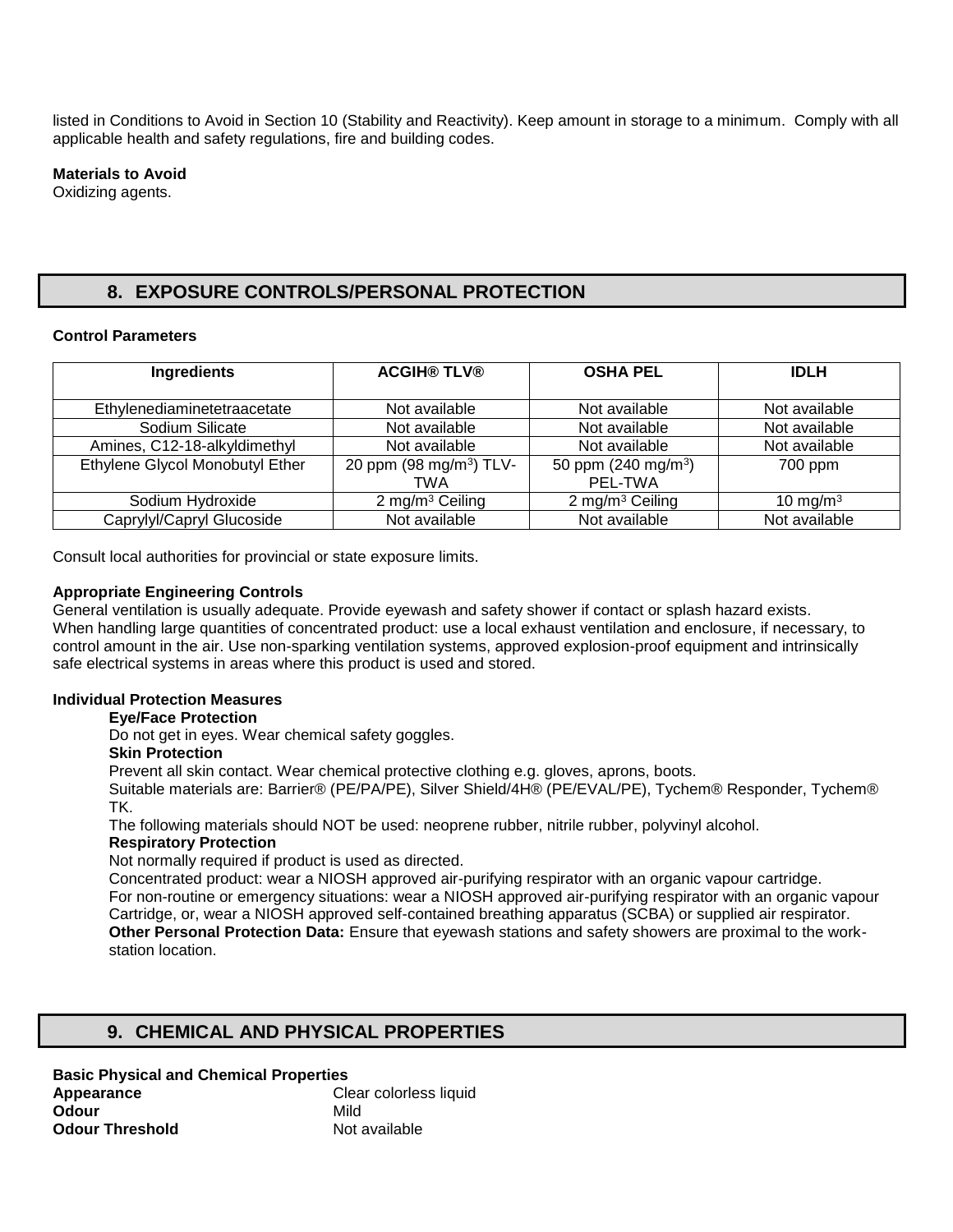| рH                                  | >11.5                        |
|-------------------------------------|------------------------------|
| <b>Melting Point/Freezing Point</b> | Not available                |
| <b>Initial Boiling Point/Range</b>  | Not available                |
| <b>Flash Point</b>                  | Not applicable               |
| <b>Evaporation Rate</b>             | Not available                |
| <b>Flammability (solid, gas)</b>    | Not applicable (liquid).     |
| <b>Upper/Lower Flammability or</b>  | Non-flammable                |
| <b>Explosive Limit</b>              |                              |
| <b>Vapour Pressure</b>              | Not available                |
| Vapour Density (air = 1)            | Not available                |
| <b>Relative Density (water = 1)</b> | 1.00-1.10 at 20 $^{\circ}$ C |
| Solubility                          | Soluble in water             |
| <b>Partition Coefficient,</b>       | Not available                |
| n-Octanol/Water (Log Kow)           |                              |
| <b>Auto-ignition Temperature</b>    | Not available                |
| <b>Decomposition Temperature</b>    | Not available                |
| Viscosity                           | Not available                |
| <b>Other Information</b>            |                              |
| <b>Physical State:</b>              | Liquid                       |

## **10. STABILITY AND REACTIVITY**

### **Reactivity**

Not reactive. Not sensitive to mechanical impact.

### **Chemical Stability**

Normally stable.

#### **Possibility of Hazardous Reactions**

None expected under normal conditions of storage and use.

#### **Conditions to Avoid**

Open flames, sparks, static discharge, heat and other ignition sources.

#### **Incompatible Materials**

Oxidizing agents (e.g. peroxides).

### **Hazardous Decomposition Products**

During a fire, irritating/toxic gases, such as carbon monoxide, carbon dioxide may be formed depending on fire conditions.

# **11. TOXICOLOGICAL INFORMATION**

### **Likely Routes of Exposure**

Inhalation; skin contact; eye contact; ingestion.

| <b>Chemical Name</b>        | <b>LC50</b>    | LD50 (oral)                                                | LD50 (dermal)          |
|-----------------------------|----------------|------------------------------------------------------------|------------------------|
| Ethylenediaminetetraacetate | Not determined | $\text{Rat} = 3,030 \text{ mg/kg}$                         | Rabbit $> 5,000$ mg/kg |
| Sodium Silicate             | Not determined | Mouse = $770$ mg/kg<br>mg/kg; RTEC Rat $=$<br>1153 $mg/kg$ | Not determined         |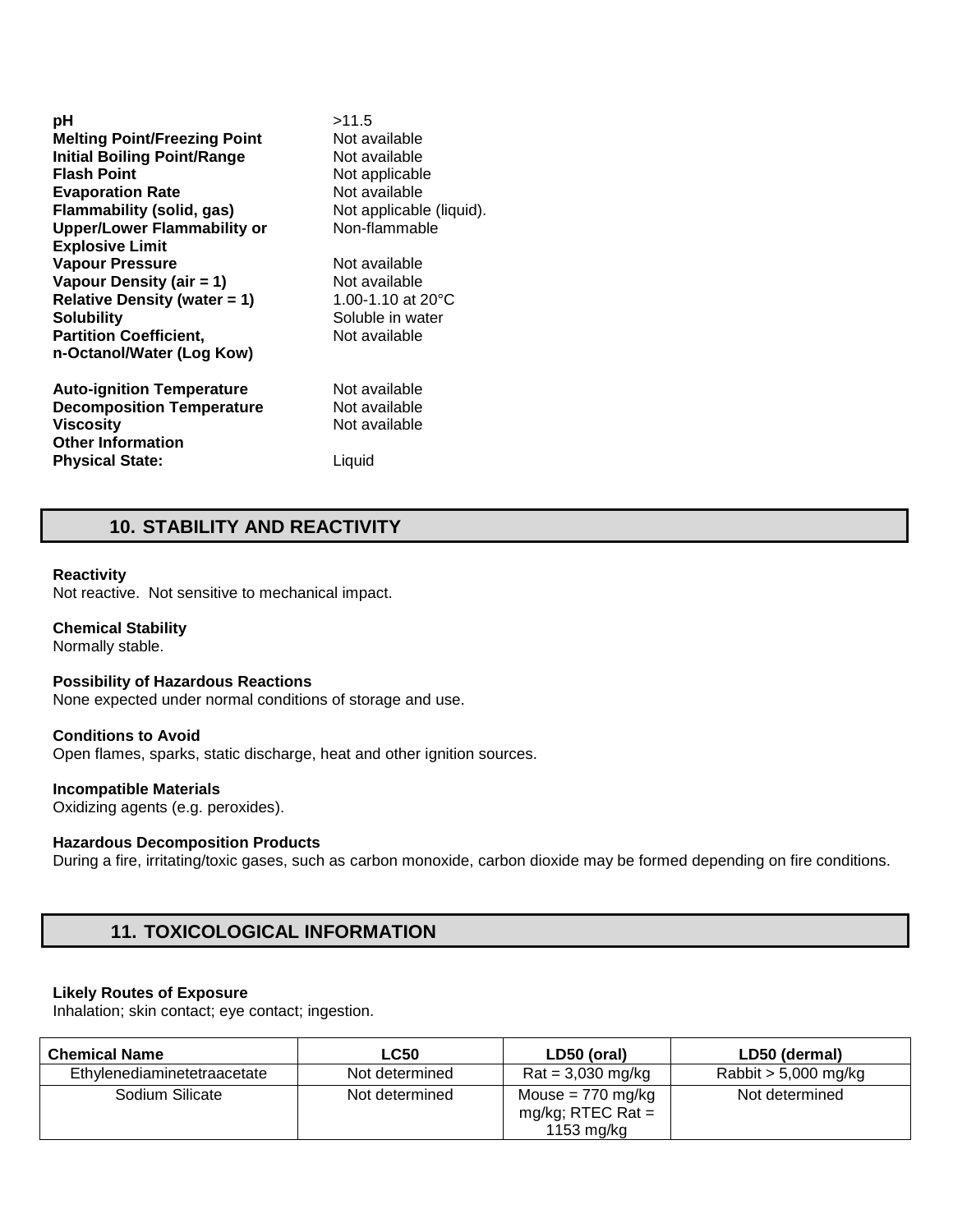| Amines, C12-18-alkyldimethyl    | Not Available              | Not Available                | Not Available                 |
|---------------------------------|----------------------------|------------------------------|-------------------------------|
| Ethylene Glycol Monobutyl Ether | Inhalation LC50 (Rat) 450  | Oral LD50 (Mouse)            | Dermal LD50 (Rabbit) 220      |
|                                 | ppm/4H                     | 1167 mg/kg                   | mg/kg                         |
|                                 | Inhalation LC50 (Mouse)    | Oral LD50 (Mouse)            | Dermal LD50 (Rabbit) 99 mg/kg |
|                                 | 700 ppm/7H                 | 1230 mg/kg                   |                               |
|                                 | Inhalation LC50 (Mouse)    | Oral LD50 (Rat) 400          |                               |
|                                 | 3380 mg/m <sub>3</sub> /7H | mg/kg                        |                               |
|                                 | Inhalation LC50 (Rat) 2900 | Oral LD50 (Rat) 470          |                               |
|                                 | mg/m <sub>3</sub> /7H      | mg/kg                        |                               |
|                                 |                            | Oral LD50 (Rat) 530          |                               |
|                                 |                            | mg/kg                        |                               |
|                                 |                            | Oral LD50 (Rat) 917          |                               |
|                                 |                            | mg/kg                        |                               |
|                                 |                            | Oral LD50 (Rabbit)           |                               |
|                                 |                            | 320 mg/kg                    |                               |
|                                 |                            | Oral LD50 (Guinea            |                               |
|                                 |                            | Pig) 1200 mg/kg              |                               |
| Sodium Hydroxide                | Not available              | Rabbit = $500 \text{ mg/kg}$ | Not available                 |
| Caprylyl/Capryl Glucoside       | Not Available              | Not Available                | Not Available                 |

### **Skin Corrosion/Irritation**

May cause mild irritation based on information for closely related chemicals.

### **Serious Eye Damage/Irritation**

May irritate the eyes. May cause irreversible eye damage.

### **STOT (Specific Target Organ Toxicity) - Single Exposure**

### **Inhalation**

No data available.

#### **Aspiration Hazard**

No data available.

**STOT (Specific Target Organ Toxicity) - Repeated Exposure**  No data available.

### **Respiratory and/or Skin Sensitization**

No data available.

### **Carcinogenicity**

| <b>Chemical Name</b>            | <b>IARC</b> | <b>ACGIH</b> |
|---------------------------------|-------------|--------------|
| Ethylenediaminetetraacetic acid | Not listed  | Not listed   |
| Sodium Silicate                 | Not listed  | Not listed   |
| Amines, C12-18-alkyldimethyl    | Not listed  | Not listed   |
| Ethylene Glycol Monobutyl Ether | Group 3     | Listed       |
| Sodium Hydroxide                | Not listed  | Not listed   |
| Caprylyl/Capryl Glucoside       | Not listed  | Not listed   |

### **Reproductive Toxicity**

**Development of Offspring**  No data available. **Sexual Function and Fertility**  No data available.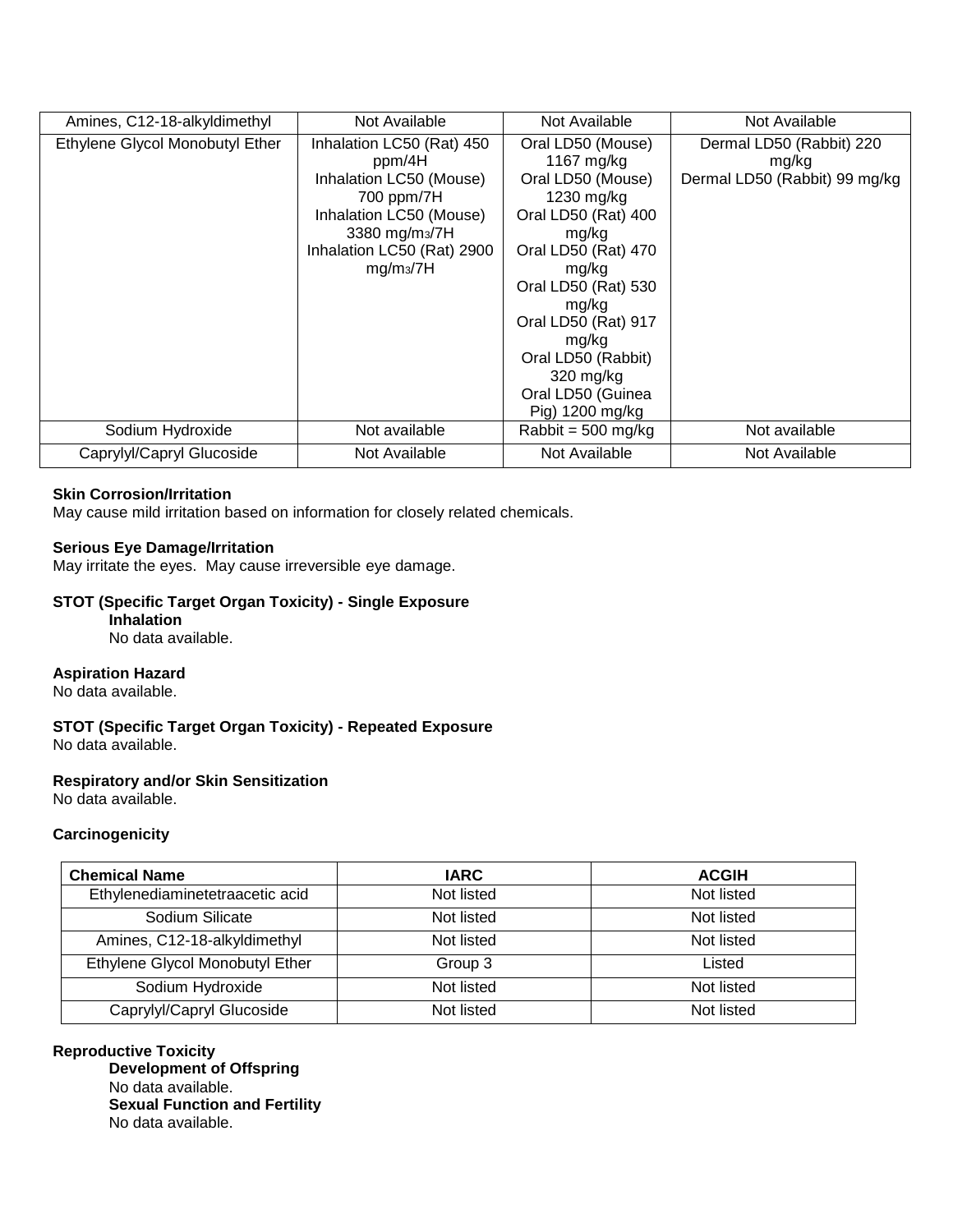# **Germ Cell Mutagenicity**

Not mutagenic.

### **Interactive Effects**

No information was located.

# **12. ECOLOGICAL INFORMATION**

### **Ecotoxicological Information:**

| Ingredients                        | <b>Ecotoxicity - Fish Species</b><br>Data                                                                                        | <b>Acute Crustaceans</b><br><b>Toxicity:</b>                      | <b>Ecotoxicity - Freshwater</b><br><b>Algae Data</b>              |
|------------------------------------|----------------------------------------------------------------------------------------------------------------------------------|-------------------------------------------------------------------|-------------------------------------------------------------------|
| Ethylenediaminetetraacetic<br>acid | $>100$ mg/L                                                                                                                      | <b>Pimephales Promelas</b><br>(fathead minnow),<br>>100 mg/L 96 H | ,Lepomis macrochirus (Bluegill<br>sunfish), 157 - 2,070 mg/l 96 H |
| Sodium Silicate                    | 210 mg/L LC50 (Brachydanio<br>rerio) 96 h semi-<br>staticmacrochirus) 96 h<br>470 mg/L LC50 (Pimephales<br>promelas) 96 h static | Not available                                                     | Not available                                                     |
| Amines, C12-18-<br>alkyldimethyl   | Not available                                                                                                                    | Not available                                                     | Not available                                                     |
| Ethylene Glycol Monobutyl<br>Ether | Not available                                                                                                                    | Not available                                                     | Not available                                                     |
| Sodium Hydroxide                   | LC50 (Rainbow Trout)<br>1149 mg/l<br>LC50 (Chinook Salmon)<br>152 $mg/l$                                                         | Not Available                                                     | Not Available                                                     |
| Caprylyl/Capryl Glucoside          | Not available                                                                                                                    | Not available                                                     | Not available                                                     |

### **Other Information:**

Do not allow product or runoff from fire control to enter storm or sanitary sewers, lakes, rivers, streams or public waterways. Block off drains and ditches. Spill areas must be cleaned and restored to original condition or to the satisfaction of authorities. May be harmful to aquatic life. Biodegrades (slow). Rapid volatilization. Not expected to bioconcentrate.

# **13. DISPOSAL CONSIDERATIONS**

### **Disposal Methods**

Recommended disposal methods are for the product, as sold. (Used material may contain other hazardous contaminants). The required hazard evaluation of the waste and compliance with the applicable hazardous waste laws are the responsibility of the user.

Burn in an approved incinerator according to federal, provincial/state, and local regulations. Empty containers retain product residue. Follow label warnings even if container appears to be empty. The container for this product can present explosion or fire hazards, even when emptied. Do not cut, puncture, or weld on or near this container.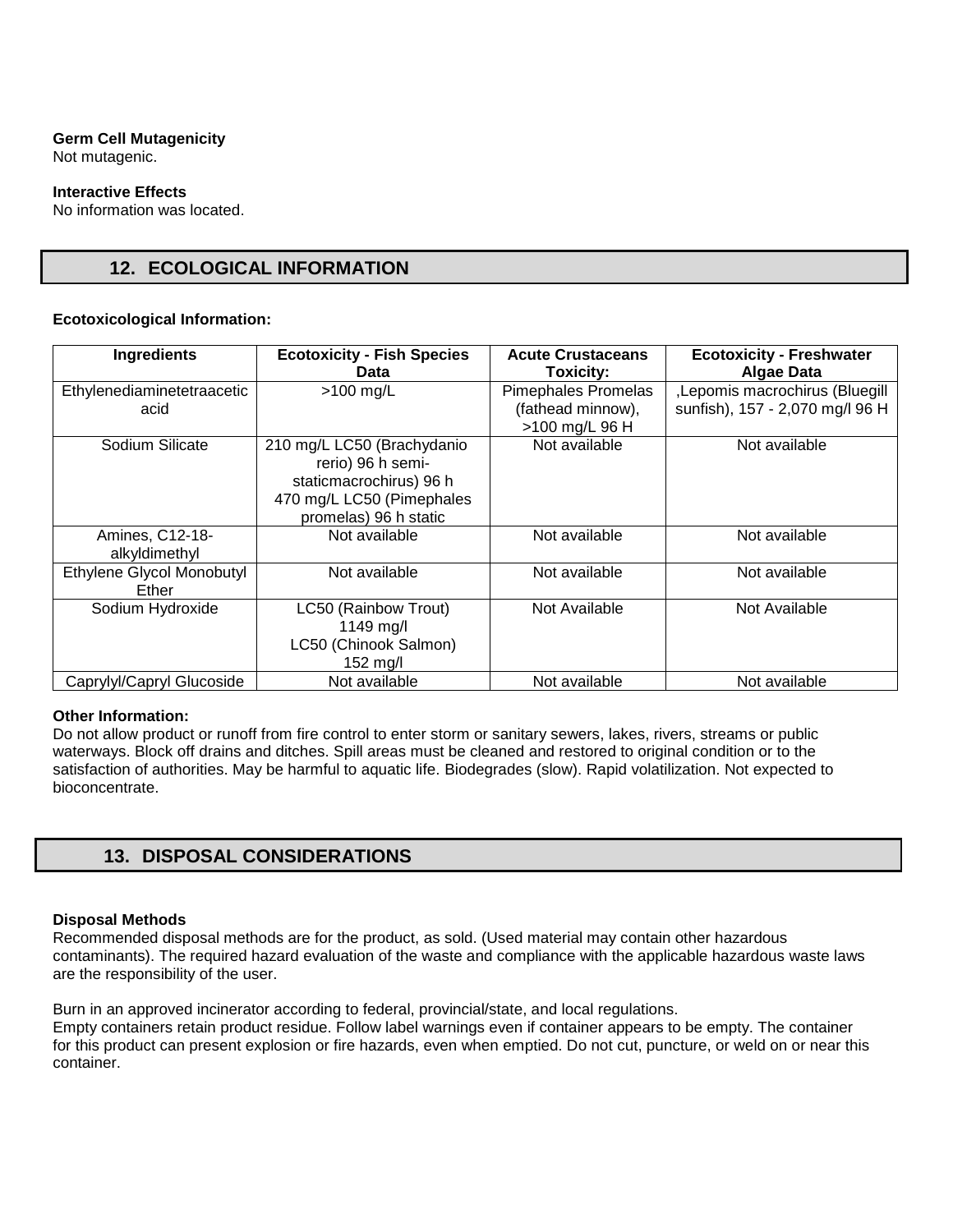## **14. TRANSPORT INFORMATION**

**DOT (U.S.): DOT Shipping Name:** SODIUM HYDROXIDE, SOLUTION **DOT Hazardous Class** 8 **DOT UN Number:** UN1824 **DOT Packing Group:** II **DOT Reportable Quantity (lbs):** Not Available. **Note:** No additional remark. **Marine Pollutant:** No.

**TDG (Canada): TDG Shipping Name:** SODIUM HYDROXIDE, SOLUITION **Hazard Class:** 8 **UN Number:** UN1824 **Packing Group:** II **Note:** No additional remark. **Marine Pollutant:** No.

**Special Precautions for User** Not applicable

**Transport in Bulk According to Annex II of MARPOL 73/78 and the IBC Code**  Not applicable

# **15. REGULATORY INFORMATION**

#### **Canada**

**WHMIS Classification**  D2B TOXIC MATERIALS E CORROSIVE MATERIAL

This product has been classified in accordance with the hazard criteria of the Controlled Products Regulations and the SDS contains all of the information required by the Controlled Products Regulations.

**Domestic Substances List (DSL) / Non-Domestic Substances List (NDSL)**  All components of this product are either on the Domestic Substances List (DSL), the Non-Domestic Substances List (NDSL) or exempt. **Note:** Not available.

### **CEPA - National Pollutant Release Inventory (NPRI)**

### **USA**

#### **Toxic Substances Control Act (TSCA) Section 8(b)**

All components of this product are either on the Toxic Substances Control Act (TSCA) Inventory List or exempt.